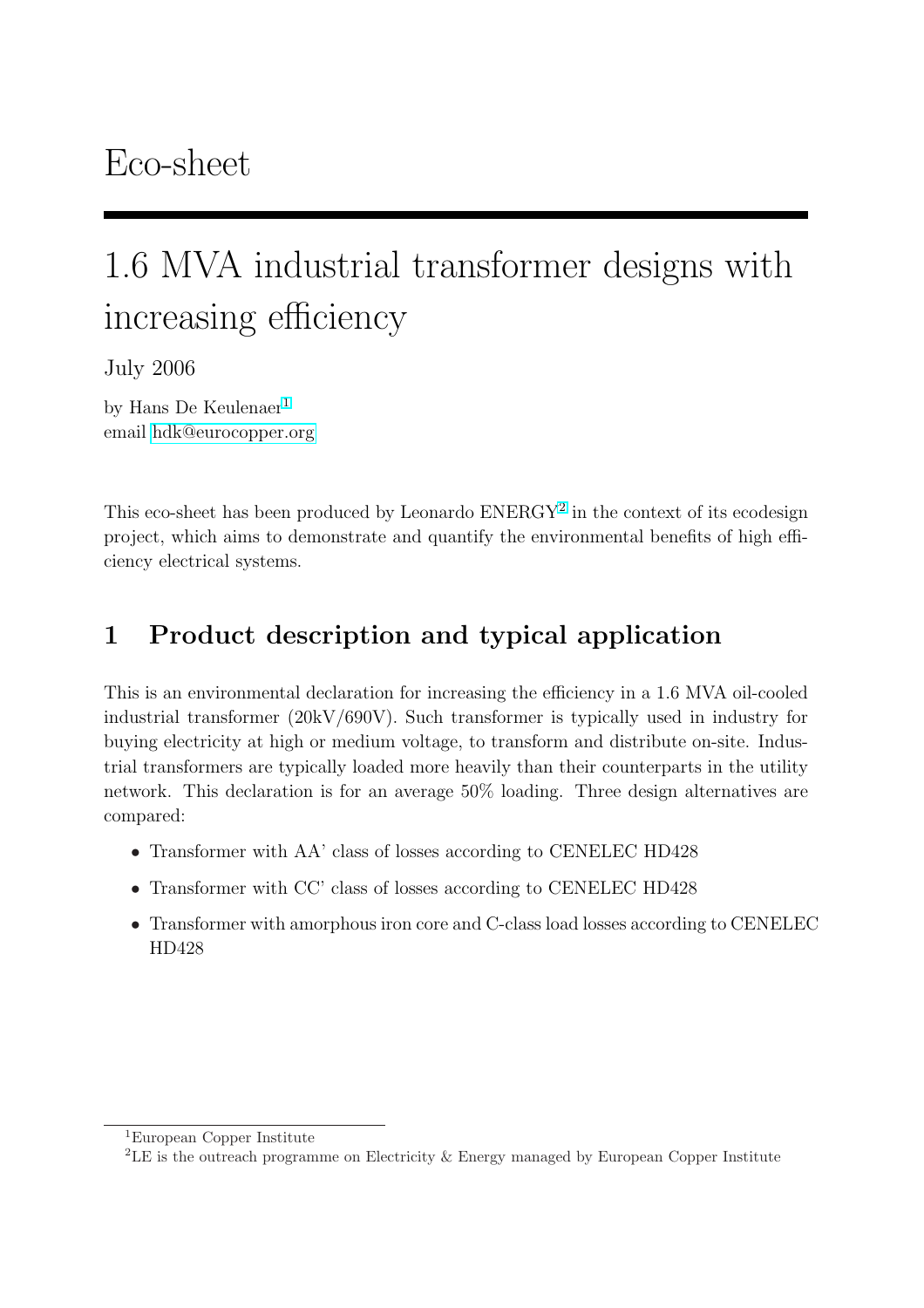## [2 Scope of the](http://www.leonardo-energy.org) LCA

The declared unit for the LCA is the production, utilisation and end-of-life phase of 3 different designs for a 1.6 MVA industrial transformer. All LCA data was taken from the GaBi4 database [GABI]. The modelling and the inventory data specifically regarding data quality were performed in accordance with ISO 14040 series as far as applicable.

#### 2.1 Manufact[uring](#page-4-0)

The manufacturing phase uses the following amounts of materials for the 3 alternative designs, cf table 1 [THERMIE, 1999]:

| Material (kg)    | AA'   | $CC^{\prime}$ | C-Amorphous |
|------------------|-------|---------------|-------------|
| Copper           | 505   | 725           | 1 225       |
| Electrical steel | 1 100 | 1 200         | 1 550       |
| Mechanical steel | 850   | 725           | 887         |
| );1              | 850   | 725           |             |

Table 1: Bill of materials for 3 transformer designs

#### 2.2 Utilisation phase

For the utilisation phase, the European electricity grid mix (EU-15) was used. Only the losses in the induction transformer are calculated as the environmental impact in this phase, using the following parameters<sup>3</sup>:

| Parameter           | A A' | CC' | C-Amorphous |
|---------------------|------|-----|-------------|
| Rating (MVA)        | 1.6  | 1.6 | 1.6         |
| Lifetime (years)    | 30   | 30  | 30          |
| Load $(\%)$         | 50   | 50  | 50          |
| Load loss $(kW)$    | 17   | 14  | 14          |
| No-load loss $(kW)$ | 2.6  | 1.7 | 0.42        |
| Operating hours     | 760  | 760 | 8.760       |

Table 2: Utilization profile for 3 transformer types

<sup>3</sup>The electrical energy delivered at the low voltage side is considered as useful energy, and needs to be taken into account for an environmental declaration of the final electricity application. It is not included in the environmental declaration of the transformer component in the electricity distribution system.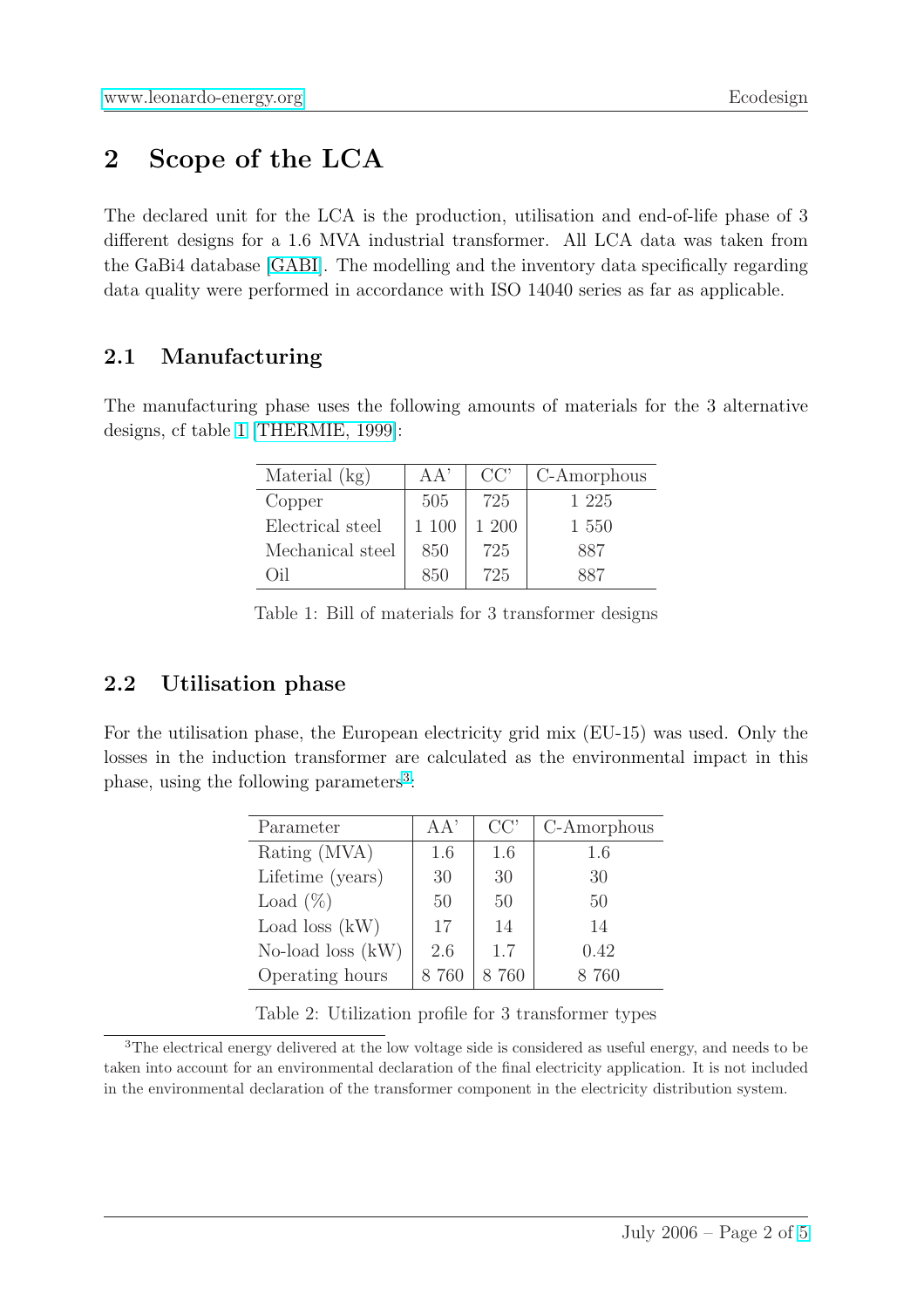### [2.3 End of life](http://www.leonardo-energy.org)

The end of life is defined by the amount of dismantled material for recycling [kg]/ amount of shred material for recycling [kg].

The masses of recyclable materials are calculated as environmental credits.

## 3 Results

### 3.1 Inventory

The table below shows the result at inventory level, i.e. resource utilisation, emissions and waste.

| Parameter                  | Unit  | AA'     | CC'     | C-Amorphous |
|----------------------------|-------|---------|---------|-------------|
| Primary energy consumption | GJ    | 19 750  | 15 061  | 11 439      |
| Crude oil (resource)       | tonne | 31      | 24      | 19          |
| Hard coal (resource)       | tonne | 153     | 117     | 89          |
| Lignite (resource)         | tonne | 217     | 165     | 125         |
| Natural gas (resource)     | tonne | 76      | 57      | 44          |
| Waste                      | kg    | 295     | 255     | 261         |
| Carbon dioxide             | tonne | 897     | 683     | 522         |
| Nitrogen oxides            | kg    | 1796    | 1 368   | 1 0 4 2     |
| Sulphur dioxide            | kg    | 3 1 7 3 | 2 4 1 6 | 1838        |

Table 3: Inventory results for 3 transformer types

#### 3.2 Impact results

The following table lists the environmental impact for the life cycle of the 3 designs, according to 5 major environmental impact categories:

| Impact category               | $\operatorname{Unit}$    | AA'     | CC'     | C-Amorphous |
|-------------------------------|--------------------------|---------|---------|-------------|
| Acidification Potential       | $kg SO2$ -eq             | 4 6 1 6 | 3 5 1 7 | 2677        |
| Eutrophication Potential      | kg Phosphate-eq          | 336     | 256     | 195         |
| Global Warming Pot. (100 yrs) | tonne $CO2$ eq           | 947     | 722     | 551         |
| Ozone Layer Depletion Pot.    | $kg$ R <sub>11</sub> -eq | 0.27    | 0.20    | 0.15        |
| Photochemical Ozone Creation  | kg Ethene-eq             | 353     | 270     | 207         |
| Potential                     |                          |         |         |             |

Table 4: Impact categories (CML 2001) per life cycle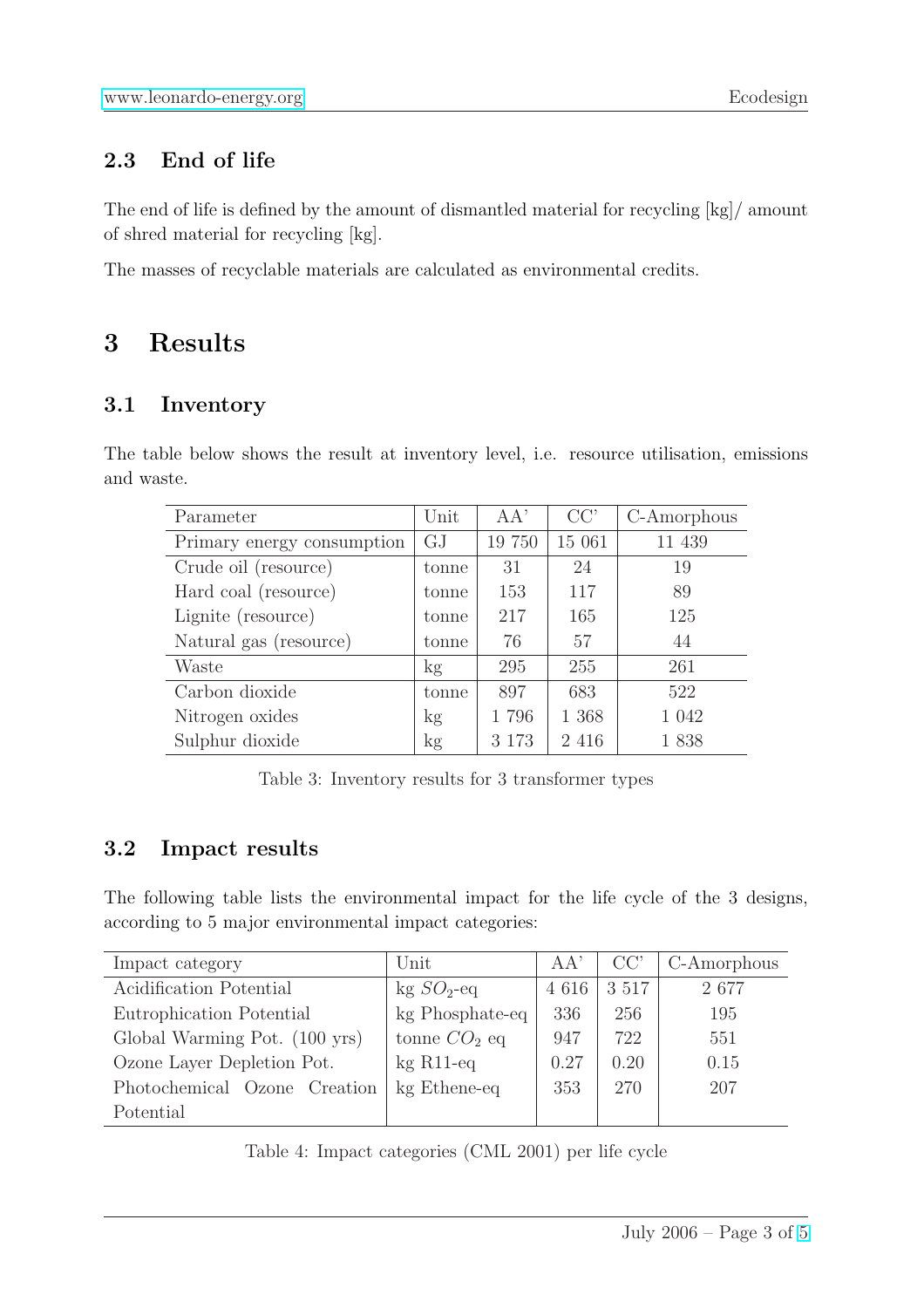The table shows more than 40% improvement in environmental impact between the de[signs, largely caused by](http://www.leonardo-energy.org) a reduction in losses. The following radar plots presents the impact data in a graphical way.



The most efficient design uses almost 40% more material than its lowest efficiency alternative, but this is more than offset in the use phase. Using the method '1' described in [PE Europe, 2005], we can calculate the environmental performance of using additional copper to increase efficiency. Each additional kg of copper use saves over 500 kg of  $CO_{2e}$ emissions in this particular application. Given that one kg of copper takes 3 kg of  $CO_{2e}$ [emissions in prod](#page-4-0)uction (for electrical applications, [Copper, 2006]), the environmental payback is more than a factor 100, while at the end of life, the kg copper can be fully recycled for the next application.